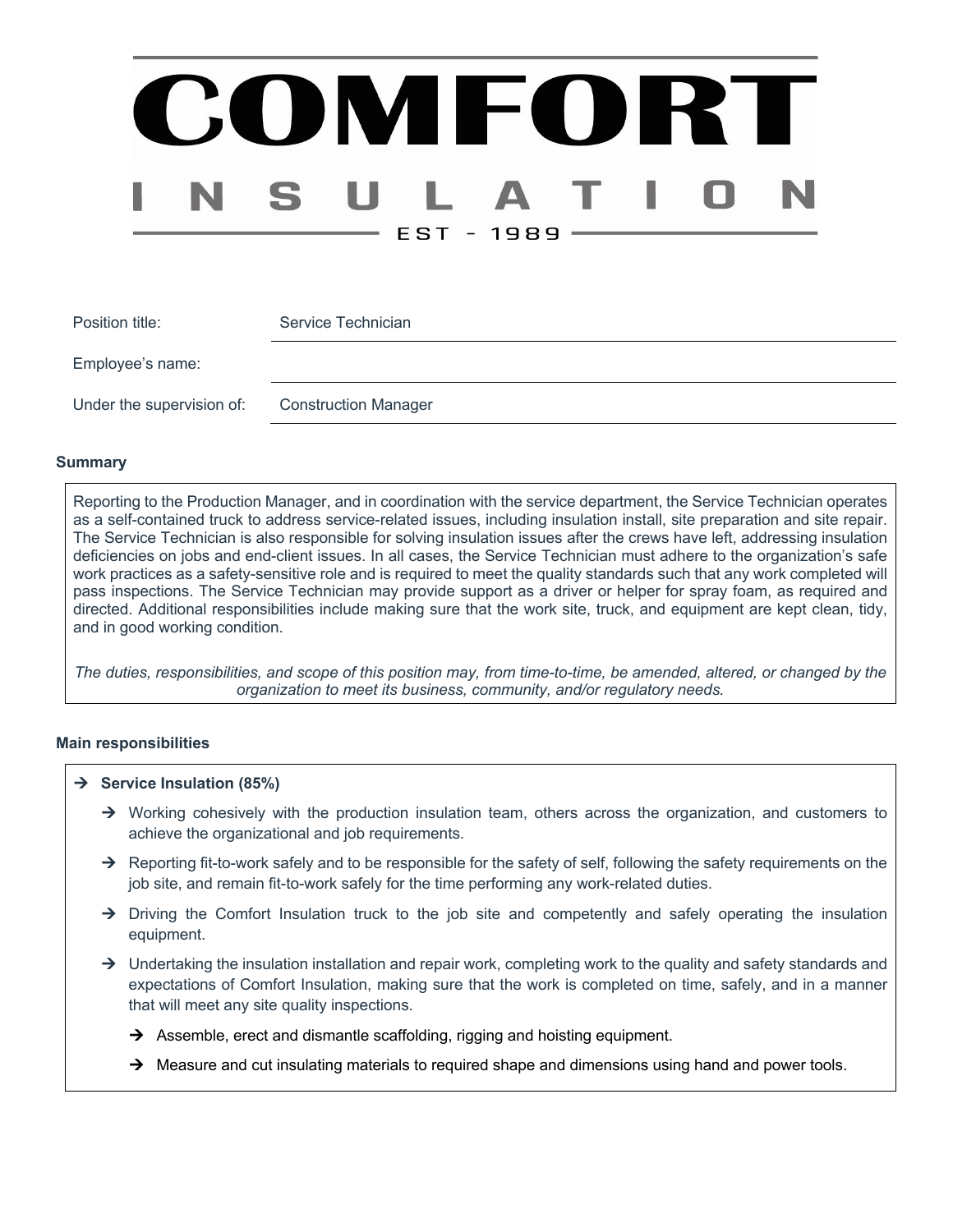## OMFORT EST 1989

- $\rightarrow$  Install vapour barriers and fire-retardant materials.
- $\rightarrow$  Install insulation around obstructions and between joists and studs.
- $\rightarrow$  Apply and secure insulation using blowing, pasting, strapping, taping and other application and installation methods.
- $\rightarrow$  Undertaking any corrections as noted by the Manager in a timely, safe, and on-task manner.
- $\rightarrow$  Taking care with the job site to make sure materials are not wasted and that there is minimal disruption to the work of others as possible.

#### → General Job Site, Equipment, Vehicle Cleanliness (10%)

- $\rightarrow$  Maintaining the vehicle and equipment, making sure that the equipment is clean and in good working condition at the end of each job and prior to the start of the next.
- $\rightarrow$  Making sure that the work site is kept clean, tidy, and in a safe working condition for self and others.

#### → Job Site Spray Foam Insulation Assistance (5%)

- $\rightarrow$  Working cohesively with the spray foam team, others across the organization, and customers to achieve the organizational and job requirements.
- $\rightarrow$  Reporting fit-to-work safely and to be responsible for the safety of self, following the safety requirements on the job site, and remain fit-to-work safely for the time performing any work-related duties.
- $\rightarrow$  Assisting and supporting the Spray Foam Technician at customer job sites where spray foam is being applied
	- $\rightarrow$  Measuring the job site.
	- $\rightarrow$  Making sure the materials to complete the job are on site and available.
	- $\rightarrow$  Competently and safely operating spray foam equipment as needed.
	- $\rightarrow$  Making sure that the work is completed in a manner that will meet the site quality inspections.
	- $\rightarrow$  Following any job task direction or correction, as needed, from the Spray Foam Technician, including undertaking any corrections as noted by the Tech or the Manager in a timely, safe, and on-task manner.
	- $\rightarrow$  Taking care with the job site to make sure materials are not wasted and that there is minimal disruption to the work of others as possible.
- $\rightarrow$  When required, the Spray Foam Helper may be directed to competently and safely drive the spray foam vehicle.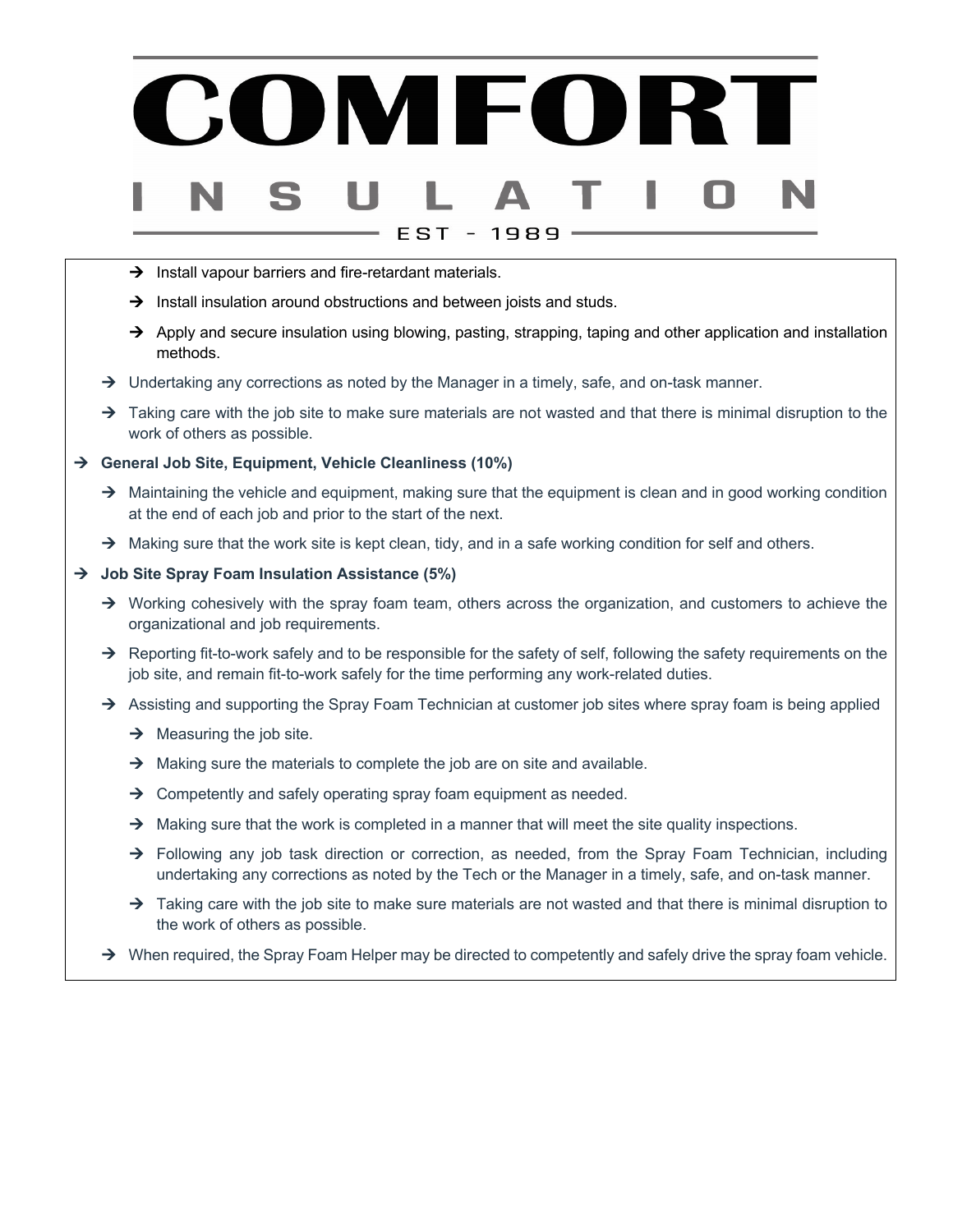# MEOI EST - 1989

#### **Skills and requirements**

- $\rightarrow$  High school diploma or GED certificate.
- $\rightarrow$  Experience in installing and repairing insulation, including being proficient with hand tools, power tools, and insulation equipment.
- $\rightarrow$  Approachable, respectful, and able to work collaboratively with teammates and colleagues, being accountable for own actions.
- Ability to manage multiple priorities, while maintaining attention to detail, staying organized, and being able to apply good judgement in solving problems in a manner that preserves the safety and quality standards of the organization.
- $\rightarrow$  Good verbal communication skills that allow for clear and respectful communication.
- $\rightarrow$  Comfortable working in confined spaces and at varying heights.
- $\rightarrow$  Ontario's Class 5 driver's license and a clear driver's abstract.
- $\rightarrow$  A criminal record check that is no more than 90 days old done by an approved police agency will be a condition of employment.
- $\rightarrow$  Required training for all staff prior to starting with Comfort Insulation:
	- $\rightarrow$  WHMIS
	- $\rightarrow$  Workplace Violence and Harassment
	- $\rightarrow$  Workplace Working with Disabilities
	- $\rightarrow$  Ministry of Labour Health and Safety Awareness in 4 Steps
	- $\rightarrow$  Ministry of Labour Health and Safety Awareness in 5 Steps
- $\rightarrow$  The following is job-specific training required by this position:
	- $\rightarrow$  Scaffold Users Hazard Awareness
	- $\rightarrow$  Working at Heights

 $\rightarrow$  Experience in spray foam insulation and/or building construction.

#### **Physical condition and capabilities**

- $\rightarrow$  Moderate physical requirements of sitting while driving to and from customer job sites, standing, walking, bending, reaching, and operating equipment while on customer job sites.
- $\rightarrow$  Ability to carry hoses and compressors and operate in confined spaces.
- $\rightarrow$  Climbing on a ladder to access the attic or ceiling, requiring comfort and the ability to work in confined spaces and at varying heights.
- $\rightarrow$  This position is a safety sensitive position.